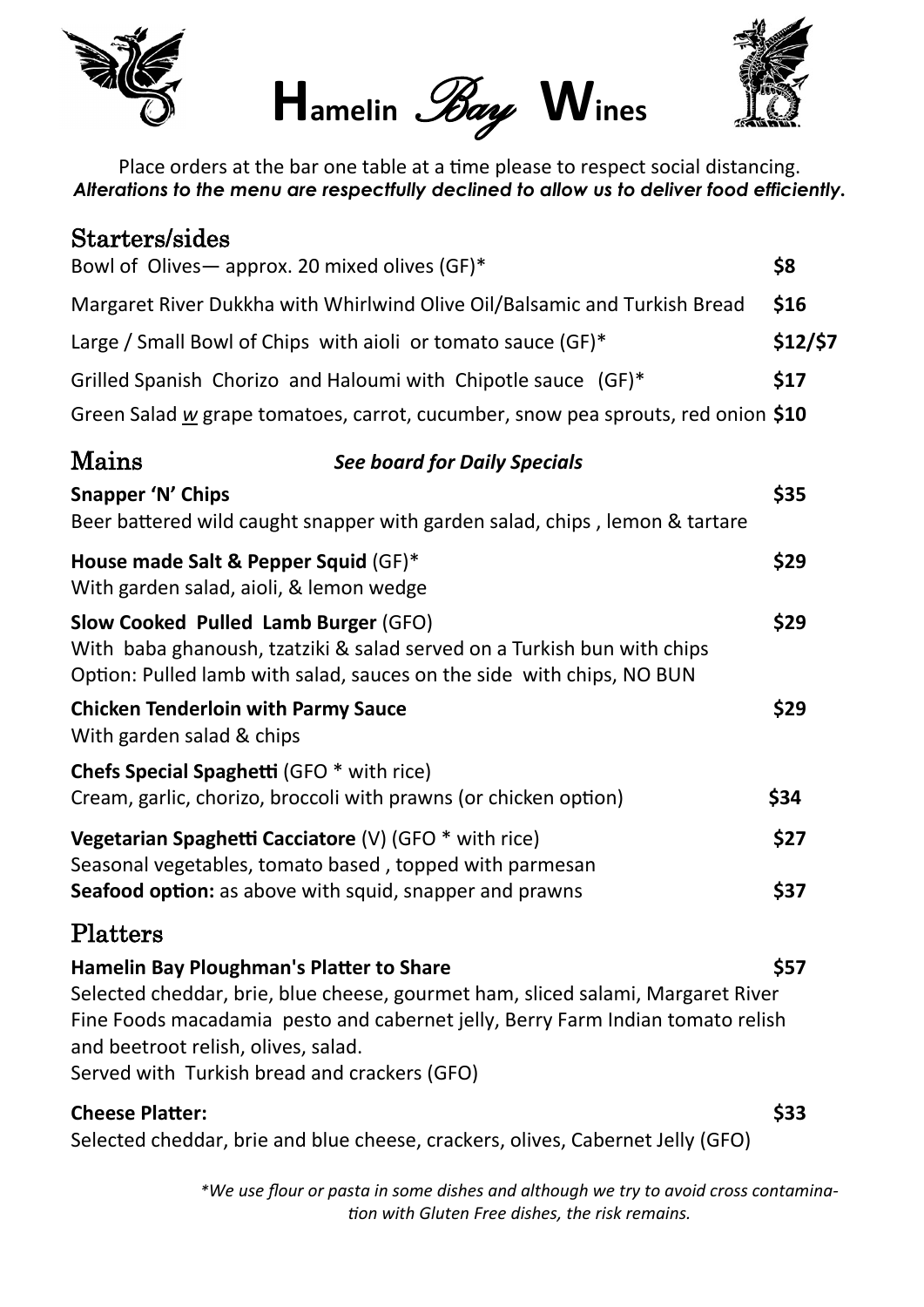

**Hamelin** *Bay* **Wines**



| Kids Menu                       | (strictly children under 15)                                                                |               |
|---------------------------------|---------------------------------------------------------------------------------------------|---------------|
|                                 | Fish 'n' Chippies with green leaf and tomato                                                | \$16          |
|                                 | <b>Chicken Tenders</b> with chippies with green leaf and tomato                             | \$16          |
|                                 | <b>Desserts and Sweet Treats</b>                                                            |               |
|                                 | Kids vanilla ice-cream tub with chocolate topping, 100s/1000s                               | \$6           |
|                                 | <b>Ice Cream Sandwich (House Special)</b>                                                   | \$13          |
|                                 | Honey Caramel Macadamia ice-cream inside two Chocolate Chip Cookies, chocolate sauce swirls |               |
|                                 | <b>Other Desserts see Specials Board</b>                                                    | \$13          |
|                                 | <b>Biscuits: Witchy Bakery Selection (see counter)</b>                                      | \$4           |
| Coffee and Tea                  |                                                                                             |               |
|                                 | Flat white, cappuccino, short black, long black $-1$ shot cup                               | \$4.50        |
| Mug as above 2 shots            |                                                                                             | \$5.50        |
|                                 | Tea for one (by the pot) / Tea for two                                                      | \$4.50/\$9.00 |
|                                 | English Breakfast, Earl Grey, Peppermint, Chamomile                                         |               |
| <b>Soft Drinks / Water</b>      |                                                                                             |               |
|                                 |                                                                                             |               |
|                                 | Cans Diet Coke, Lift, Sprite, Coke                                                          | \$4           |
| Fruit Juice Box Apple or Orange |                                                                                             | \$3           |
|                                 | Cascade Range Lemon Lime & Bitters, Ginger Beer                                             | \$4           |
|                                 | Kombucha: Raspberry & Lemonade or Ginger & Lemon                                            | \$5           |

**Sparkling / Mineral Water** 330ml Mount Franklin Sparkling Water **\$4**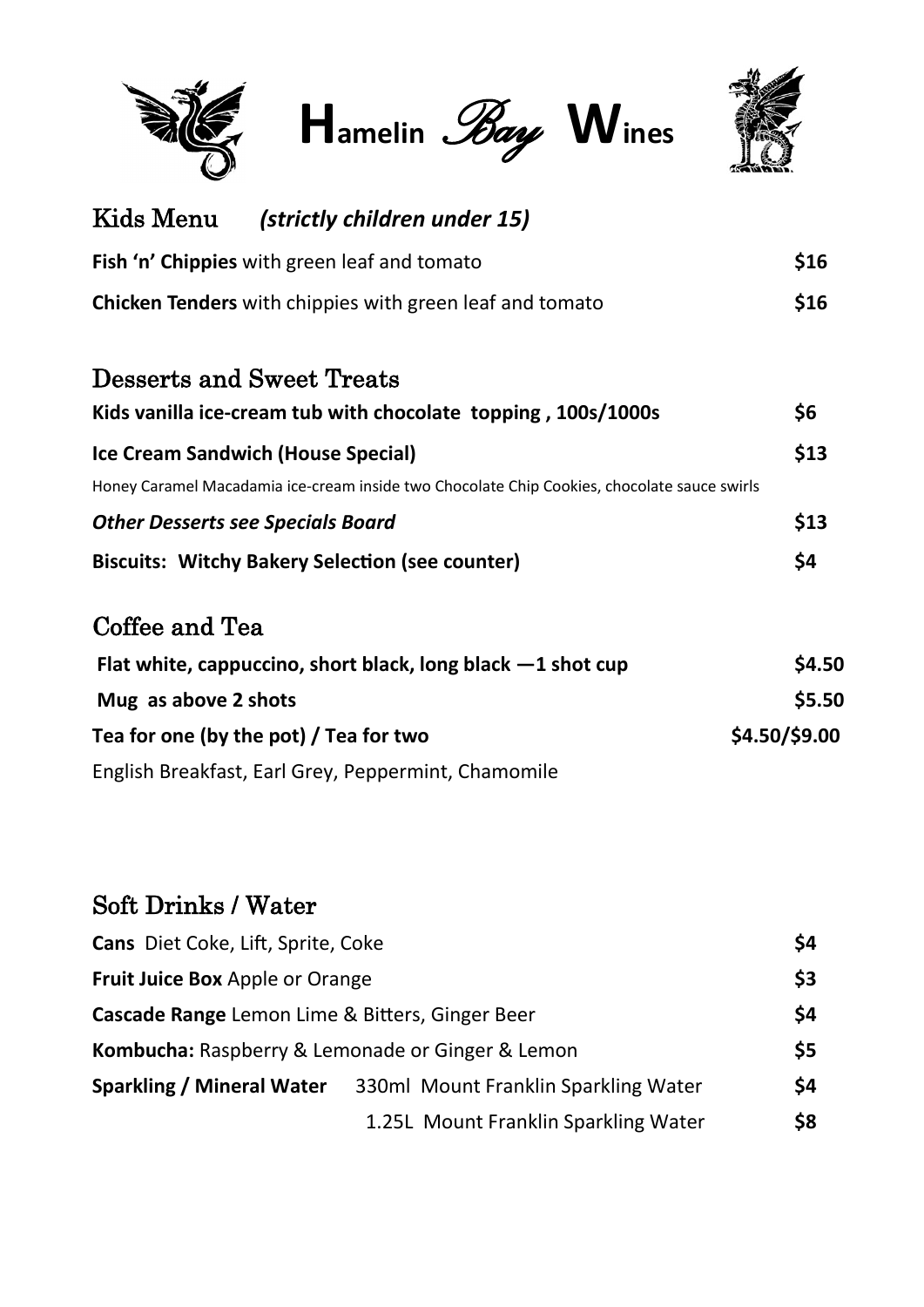

**Hamelin** *Bay* **Wines**





## Wine, Beer and Cider

*Please note that we have no restaurant markups on wine by the bottle, so why not upscale and treat yourself to a Reserve Shiraz, or Chardonnay*.

| <b>Whites (Current vintages)</b>         | Glass | <b>Btl</b> |
|------------------------------------------|-------|------------|
| Semillon Sauvignon Blanc                 | \$8   | \$26       |
| Chardonnay                               | \$10  | \$35       |
| Reserve Chardonnay                       | \$15  | \$55       |
| <b>Sparkling Brut Champers</b>           | \$12  | \$40       |
|                                          |       |            |
| <b>Reds (Current vintages)</b>           | Glass | <b>Btl</b> |
| Rose                                     | \$8   | \$24       |
| Rampant Red (Shiraz, Cabernet Sauvignon) | \$8   | \$24       |
| <b>Cabernet Malbec</b>                   | \$10  | \$35       |
| Cabernet Sauvignon                       | \$10  | \$35       |
| <b>Shiraz</b>                            | \$10  | \$35       |
| <b>Reserve Shiraz</b>                    | \$15  | \$55       |

## **Beer/Cider**

Corona, 150 Lashes, Hahn 3.5 \$8/stubby & glass

## **Local Colonial Micro Brewery Beers /Cider**

| Draught (Our Fav) 4.8%, Small Ale 3.5%,              |                        |
|------------------------------------------------------|------------------------|
| Pale Ale 4.4%, IPA 6.5% and Bertie Apple Cider 4.6%, | \$8/375 ml can & glass |

**WINES AND BEERS ARE AVAILABLE FROM THE BAR ONLY**

**SORRY TABLE SERVICE IS NOT AVAILABLE**